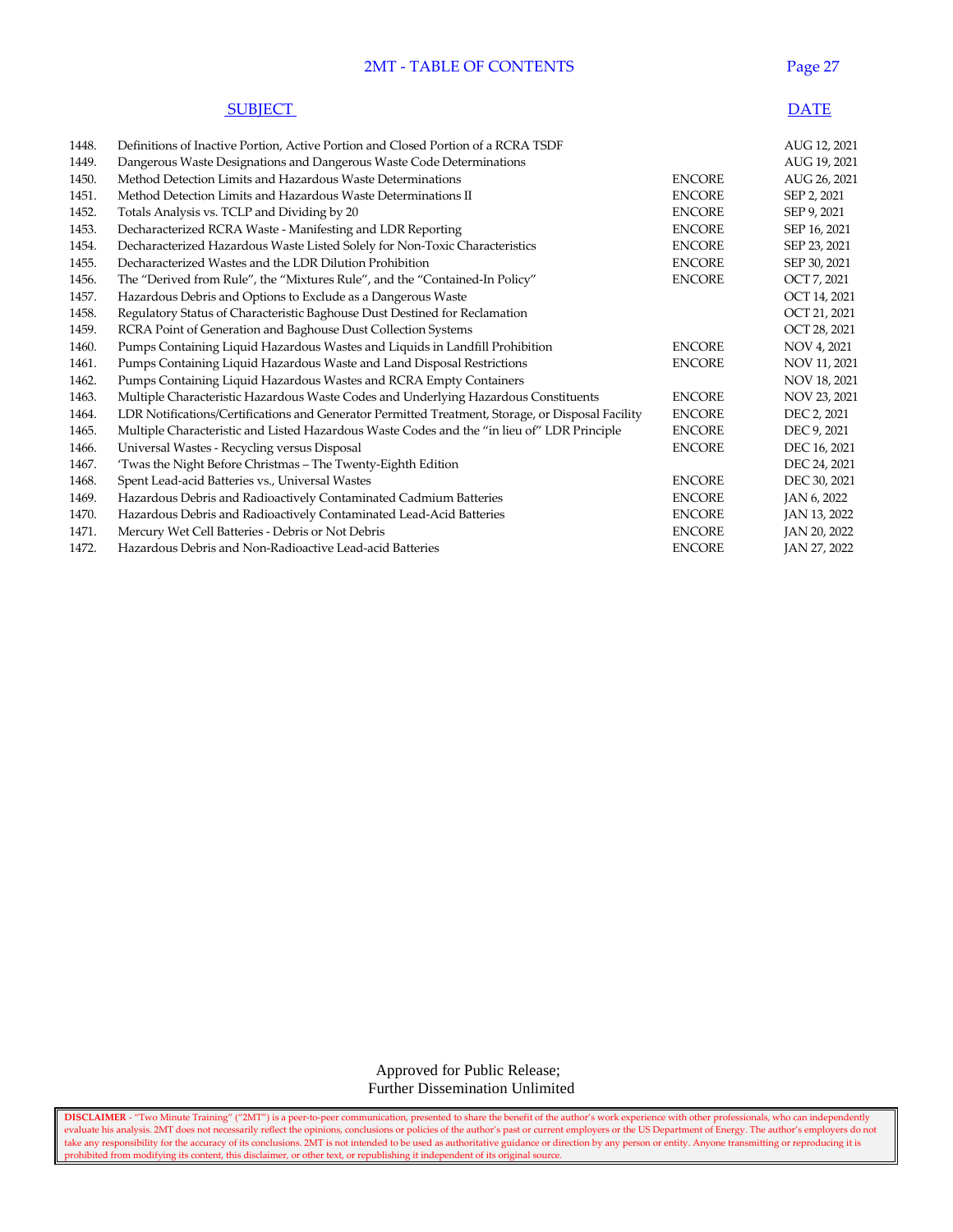# **TWO MINUTE TRAINING**

# **TO:** *CENTRAL PLATEAU CLEANUP COMPANY*

**FROM:** *PAUL W. MARTIN, RCRA Subject Matter Expert CPCCo Environmental Protection, Hanford, WA*

# **SUBJECT:** *HAZARDOUS DEBRIS AND NON-RADIOACTIVE LEAD-ACID BATTERIES*

# **DATE:** *JANUARY 27, 2022*

| <b>CPCCo Projects</b>   | <b>CPCCo Functionals</b> | <b>HMIS</b>         | <b>Hanford</b>           | <b>Other Hanford</b>  | <b>Other Hanford</b> |
|-------------------------|--------------------------|---------------------|--------------------------|-----------------------|----------------------|
|                         |                          |                     | <b>Laboratories</b>      | <b>Contractors</b>    | <b>Contractors</b>   |
| <b>Tania Bates</b>      | <b>Jeff Bramson</b>      | <b>Brett Barnes</b> |                          |                       |                      |
| Theresa Boles           | <b>Bob Bullock</b>       | Mike Demiter        | (TBD)                    | <b>Bill Bachmann</b>  | Dan Saueressig       |
| <b>Justin Bolles</b>    | Frank Carleo             | Kip George          |                          | Dean Baker            | Lana Strickling      |
| <b>Rene Catlow</b>      | <b>Bob Cathel</b>        | Jerry Cammann       | <b>DOE RL, ORP, WIPP</b> | <b>Scott Baker</b>    | <b>Joelle Moss</b>   |
| Peter Ceton             | Danielle Collins         | Garin Erickson      |                          | Michael Carlson       | Greg Varljen         |
| Richard Clinton         | <b>Stacy Cutter</b>      | Dashia Huff         | Duane Carter             | Paul Crane            | Robin Varljen        |
| Patty Drago             | <b>Jeanne Elkins</b>     | Mark Kamberg        | Tony McKarns             | Tina Crane            | Julie Waddoups       |
| Paul Fernandez          | <b>Jonathan Fullmer</b>  | <b>Jon McKibben</b> |                          | Ron Del Mar           | Jay Warwick          |
| Ryan Fisher             | <b>Bailey Hardy</b>      | Saul Martinez       |                          | John Dorian           | Ted Wooley           |
| Randal Fox              | <b>Steve Heninger</b>    | Matt Mills          |                          | Mark Ellefson         |                      |
| <b>Andrew Getz</b>      | John Hultman             | Carly Nelson        |                          | Darrin Faulk          |                      |
| Cory Grabeel            | Julie Johanson           | Eric Pennala        |                          | <b>James Hamilton</b> |                      |
| Lawanda Grow            | Mitch Marrott            | Jon Perry           |                          | Leah Hare             |                      |
| Char Hall               | Stewart McMahand         | Christina Robison   |                          | Andy Hobbs            |                      |
| Stuart Hildreth         | Carlie Michaelis         | Christian Seavoy    |                          | Stephanie Johansen    |                      |
| Sarah Horn              | <b>Brian Mitcheltree</b> | David Shaw          |                          | Ryan Johnson          |                      |
| Aprill Jivelekas        | Anthony Nagel            | John Skoglie        |                          | Megan Lerchen         |                      |
| Sasa Kosjerina          | Chris Plager             | Greg Sullivan       |                          | Mike Lowery           |                      |
| William Krueger         | Linda Petersen           |                     |                          | Michael Madison       |                      |
| Richard Lipinski        | <b>Brent Porter</b>      |                     |                          | <b>Terri Mars</b>     |                      |
| <b>Stuart Mortensen</b> | Deborah Singleton        |                     |                          | Cary Martin           |                      |
| <b>Edward Myers</b>     | Dale Snyder              |                     |                          | <b>Steve Metzger</b>  |                      |
| <b>Trey Reppe</b>       | Dave St. John            |                     |                          | Tony Miskho           |                      |
| Dave Richards           | Kat Thompson             |                     |                          | Tom Moon              |                      |
| Melissa Sahm-dame       | Daniel Turlington        |                     |                          | Chuck Mulkey          |                      |
| Sean Sexton             | <b>Britt Wilkins</b>     |                     |                          | Michelle Oates        |                      |
| Dave Shea               | <b>Jennifer Williams</b> |                     |                          | Kirk Peterson         |                      |
| Seth Slater             |                          |                     |                          |                       |                      |
| Phil Sheely             |                          |                     |                          |                       |                      |
| Jeff Westcott           |                          |                     |                          |                       |                      |
| Richard Willson         |                          |                     |                          |                       |                      |
| Nick Wood               |                          |                     |                          |                       |                      |
| Jon Wright              |                          |                     |                          |                       |                      |

 Approved for Public Release; Further Dissemination Unlimited

**DISCLAIMER** - "Two Minute Training" ("2MT") is a peer-to-peer communication, presented to share the benefit of the author's work experience with other professionals, who can independently evaluate his analysis. 2MT does not necessarily reflect the opinions, conclusions or policies of the author's past or current employers or the US Department of Energy. The author's employers do not take any responsibility for the accuracy of its conclusions. 2MT is not intended to be used as authoritative guidance or direction by any person or entity. Anyone transmitting or reproducing it is prohibited from modifying its content, this disclaimer, or other text, or republishing it independent of its original source.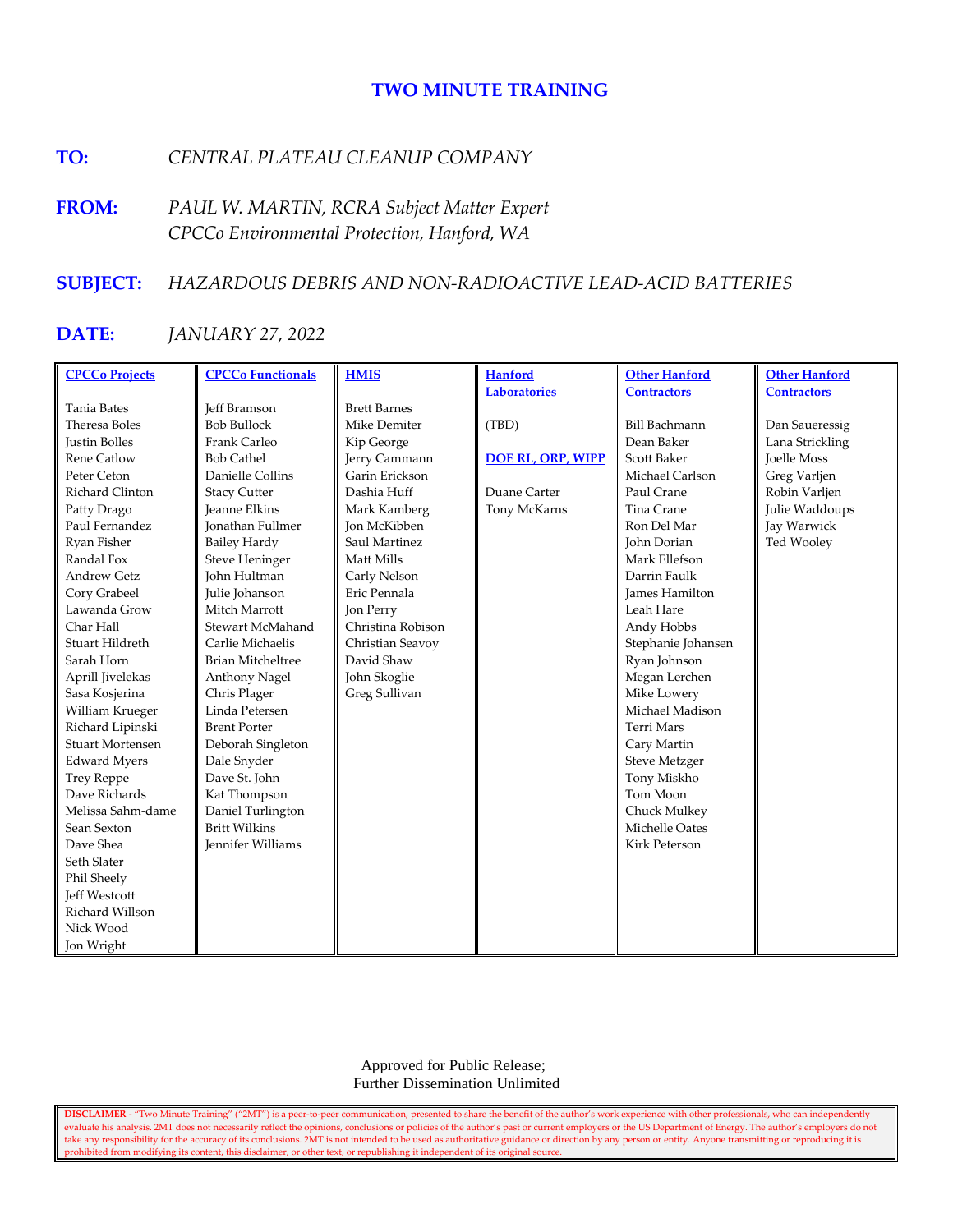## **TWO MINUTE TRAINING**

## **SUBJECT:** Hazardous Debris and Non-Radioactive Lead-acid Batteries

- **Q:** In last week's Two Minute Training (2MT), we learned that if spent mercury wet cell batteries are still considered intact containers, the batteries must be managed per the land disposal restriction (LDR) treatment standards at  $\frac{40}{1}$ [CFR 268.40](https://www.govinfo.gov/content/pkg/CFR-2020-title40-vol29/xml/CFR-2020-title40-vol29-sec268-40.xml) of RMERC (retorting or roasting of mercury for recovery). However, if the mercury wet cell batteries are not considered intact containers, i.e., ruptured or no longer retain at least 75% of their original volume, then the batteries can be managed according to the alternative treatment standards for debris a[t 40 CFR 268.45.](https://www.govinfo.gov/content/pkg/CFR-2020-title40-vol29/xml/CFR-2020-title40-vol29-sec268-45.xml) Concerning lead-acid batteries, if a customer has damaged, spent (nonradioactive) lead-acid batteries, e.g., burned and melted during a building fire and are no longer intact containers, can the lead-acid batteries be managed as debris per 40 CFR 268.45, or are the lead-acid batteries still subject to the 40 CFR 268.40, Table, "Treatment Standards for Hazardous Waste" and the LDR treatment standard of RLEAD (recovery of lead)?
- **A:** [40 CFR 268.2,](https://www.govinfo.gov/content/pkg/CFR-2020-title40-vol29/xml/CFR-2020-title40-vol29-sec268-2.xml) "Definitions applicable to this part", paragraph (g) basically defines "debris" as a solid waste material >60 mm (2 in.) that is a manufactured object, plant or animal matter; or natural geologic material.

*"However, the following materials are not debris: any material for which a specific treatment standard is provided in Subpart D, Part 268, namely lead-acid batteries, cadmium batteries, and radioactive lead solids…"*

So in general, spent lead-acid batteries cannot be managed as debris since they have a specific treatment standard in 40 CFR 268.40, which for nonwastewaters is RLEAD. Concerning the burned and melted batteries that are no longer intact containers, their status as intact or non-intact containers does not alter the prohibition that spent leadacid batteries cannot be managed as debris. As clarified in an EPA Guidance Memo dated November 10, 1993, [\(RO 13638\)](https://rcrapublic.epa.gov/rcraonline/details.xhtml?rcra=13638), EPA stated that:

*"Such batteries* (non-intact containers) *would still not be subject to the treatment standards for debris because there is a more specific treatment standard for lead-acid or cadmium batteries".*

Therefore, lead-acid batteries (and cadmium batteries) cannot be managed as debris, e.g., macroencapsulated, even if the batteries are no longer intact containers. Since the lead-acid batteries have a specific treatment standard in 40 CFR 268.40, the definition of debris prohibits management as debris under 40 CFR 268.45.

Note that the EPA guidance refers to a Footnote 10 in th[e August 18, 1992, Federal Register](https://www.govinfo.gov/content/pkg/FR-1992-08-18/pdf/FR-1992-08-18.pdf) on page 37222, which has now been incorporated into 40 CFR 268.2(g) with the wording, "...namely lead-acid batteries, cadmium batteries, and radioactive lead solids…" Also note that the EPA guidance was specific to mercury batteries as intact containers but the wording on lead-acid batteries is applicable to any lead-acid batteries subject to LDR.

### **SUMMARY:**

- Wastes eligible for the alternative treatment standards of debris are defined at 40 CFR 268.2(g). **The Contract of the Contract of the Contract of the Contract of the Contract of the Contract of The Contract of The Contract of The Contract of The Contract of The Contract of The Contract of The Contract of The Contract**
- **The definition of debris specifically states that lead-acid batteries are not debris since they have a specific** treatment standard in 40 CFR 268.40.
- Even if the lead-acid battery is a non-intact container, which is generally debris, spent lead-acid batteries cannot be managed under the alternative treatment standards of debris at 40 CFR 268.45 and must meet the specific treatment standard in 40 CFR 268.40.

Excerpts from 40 CFR 268.2, 268.40 and the November 10, 1993, EPA memo are attached to the e-mail. If you have any questions, contact me at **Paul\_W\_Martin@rl.gov** or at (509) 376-6620.

| <b>FROM:</b>                                                                                                                                                                                                             | Paul W. Martin | <b>DATE:</b> | 1/27/2022 | FILE: $2MT \ 2022 \ 012722.rtf$                                                                                                                                                                                  | PG: |
|--------------------------------------------------------------------------------------------------------------------------------------------------------------------------------------------------------------------------|----------------|--------------|-----------|------------------------------------------------------------------------------------------------------------------------------------------------------------------------------------------------------------------|-----|
|                                                                                                                                                                                                                          |                |              |           |                                                                                                                                                                                                                  |     |
|                                                                                                                                                                                                                          |                |              |           | <b>DISCLAIMER</b> - "Two Minute Training" ("2MT") is a peer-to-peer communication, presented to share the benefit of the author's work experience with other professionals, who can independently evaluate his   |     |
| analysis. 2MT does not necessarily reflect the opinions, conclusions or policies of the author's past or current employers or the US Department of Energy. The author's employers do not take any responsibility for the |                |              |           |                                                                                                                                                                                                                  |     |
|                                                                                                                                                                                                                          |                |              |           | cecuracy of its conclusions. 2MT is not intended to be used as authoritative guidance or direction by any person or entity. Anyone transmitting or reproducing it is prohibited from modifying its content, this |     |
| disclaimer, or other text, or republishing it independent of its original source.                                                                                                                                        |                |              |           |                                                                                                                                                                                                                  |     |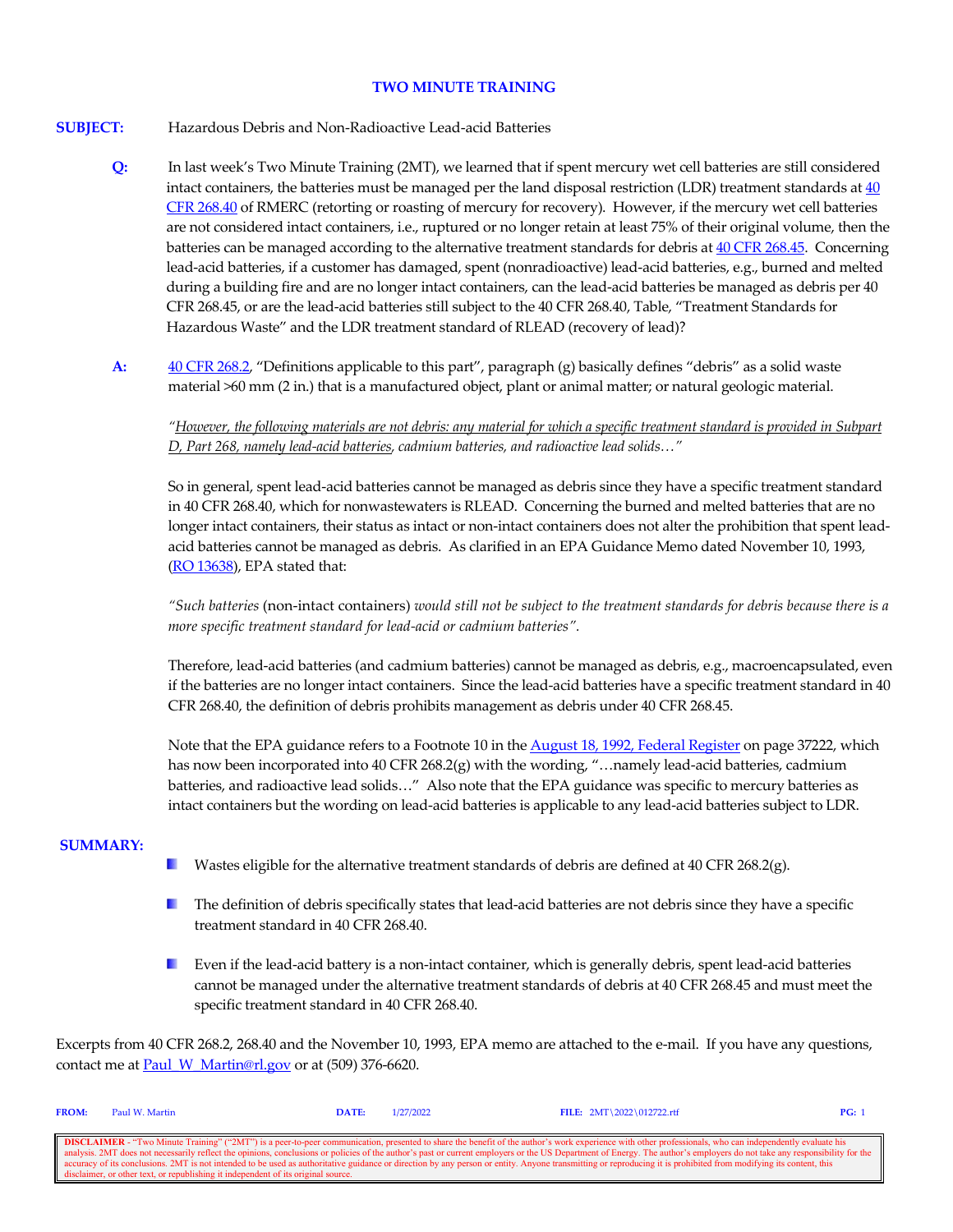# **TWO MINUTE TRAINING - ATTACHMENT**

## **SUBJECT:** Hazardous Debris and Non-Radioactive Lead-acid Batteries

### **40 CFR 268.40 Applicability of treatment standards / Treatment Standards for Hazardous Wastes**

| Regulated hazardous constituent |                                                                                                                                                                                                                                                                                                                                                                                                                      |                |           | Wastewaters                                        | Nonwastewaters                                                                 |
|---------------------------------|----------------------------------------------------------------------------------------------------------------------------------------------------------------------------------------------------------------------------------------------------------------------------------------------------------------------------------------------------------------------------------------------------------------------|----------------|-----------|----------------------------------------------------|--------------------------------------------------------------------------------|
| Waste<br>Code                   | Waste Description and<br>treatment/Regulatory<br>Subcategory                                                                                                                                                                                                                                                                                                                                                         | Common<br>Name | CAS#      | Concentration<br>in mg/L; or<br>Technology<br>Code | Concentration in mg/kg<br>unless noted as "mg/L<br>TCLP" or Technology<br>Code |
| D008                            | Wastes that exhibit, or are<br>expected to exhibit, the<br>characteristic of toxicity for<br>lead based on the toxicity<br>characteristic leaching<br>procedure (TCLP) in<br>SW846.                                                                                                                                                                                                                                  | Lead           | 7439-92-1 | $0.69$ and meet<br>§268.48<br>standards            | 0.75 mg/L TCLP and meet<br>§268.48 standards                                   |
|                                 | <b>Lead Acid Batteries</b><br><b>Subcategory (Note: This</b><br>standard only applies to<br>lead acid batteries that are<br>identified as RCRA<br>hazardous wastes and that<br>are not excluded elsewhere<br>from regulation under the<br>land disposal restrictions of<br>40 CFR 268 or exempted<br>under other EPA<br>regulations (see 40 CFR<br>266.80). This subcategory<br>consists of nonwastewaters<br>only.) |                |           | NA                                                 | <b>RLEAD</b><br>[Thermal recovery of lead in<br>secondary lead smelters.]      |

### **40 CFR §268.2 Definitions applicable in this part**

When used in this part the following terms have the meanings given below:

(g) *Debris* means solid material exceeding a 60 mm particle size that is intended for disposal and that is: A manufactured object; or plant or animal matter; or natural geologic material. However, the following materials are not debris: any material for which a specific treatment standard is provided in Subpart D, Part 268, namely lead acid batteries, cadmium batteries, and radioactive lead solids; process residuals such as smelter slag and residues from the treatment of waste, wastewater, sludges, or air emission residues; and intact containers of hazardous waste that are not ruptured and that retain at least 75% of their original volume. A mixture of debris that has not been treated to the standards provided by §268.45 and other material is subject to regulation as debris if the mixture is comprised primarily of debris, by volume, based on visual inspection.

**FROM:** Paul W. Martin **DATE:** 1/27/2022 **FILE:** 2MT\2022\012722.rtf **PG:** 2

**DISCLAIMER** - "Two Minute Training" ("2MT") is a peer-to-peer communication, presented to share the benefit of the author's work experience with other professionals, who can independently evaluate his analysis. 2MT does n analysis. 2MT does not necessarily reflect the opinions, conclusions or policies of the author's past or current employers or the US Department of Energy. The author's employers do not take any responsibility for the US De discussed the control of the text, or republishing it independent or  $\frac{1}{2}$